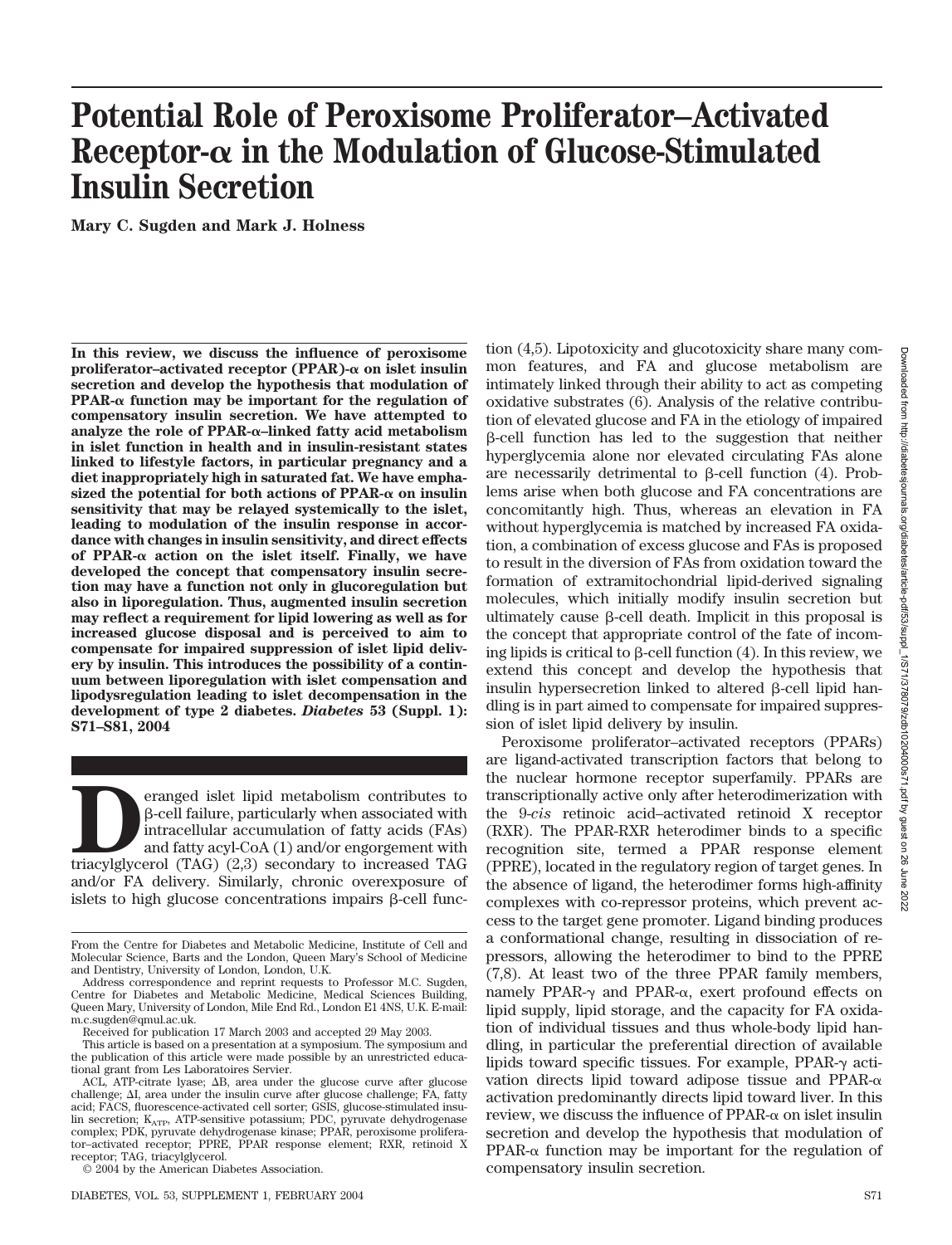#### **PPAR- AND LIPID METABOLISM**

 $PPAR-\alpha$  is expressed in a wide range of tissues, including pancreatic islets (9,10). Natural ligands for the PPAR- $\alpha$ receptor include unsaturated FAs and their derivatives, including polyunsaturated FAs 8(S)-hydroxyeicosatetraenoic acid, 8(S)-hydroxyeicosapentaenoic acid, and leukotriene B4 (11). Synthetic ligands for PPAR- $\alpha$  include fibrates, for example clofibrate, fenofibrate, and WY14,643, which enhance the expression of genes involved in FA uptake and oxidation (12) including acyl-CoA dehydrogenase and muscle-type carnitine palmitoyltransferase-I (13,14). It has been suggested that PPAR- $\alpha$  may act as a general sensor of overall tissue lipid supply. Thus, the main physiological function of  $PPAR-\alpha$  appears to reside in the regulation of lipid uptake and oxidation, contrasting with that of PPAR- $\gamma$ , which promotes uptake but subsequent storage of lipid as TAG in adipose tissue. Selective  $PPAR-\alpha$  ligands increase lipoprotein lipase expression in the liver (15) but suppress lipoprotein lipase catalytic activity in cardiac myocytes (16). Thus, the response to  $PPAR-\alpha$  activation involves preferential targeting of lipoproteins toward the liver. A key role for PPAR- $\alpha$  in mediating some of the long-term adaptations to prolonged starvation has been demonstrated using the PPAR- $\alpha$  null mouse (17–19). Despite suppression of insulin levels and increases in FA supply,  $PPAR-\alpha$ –deficient mice exhibit an impaired ability to adequately upregulate hepatic FA oxidation in response to fasting (17–19). Because hepatic FA uptake reflects increased FA delivery, an increased proportion of incoming FAs are re-esterified, and intracellular lipid derivatives, including TAG, accumulate (17,19,20). Impaired hepatic clearance of incoming FAs via oxidation is indicated by abnormally low ketone body concentrations in the fasting state (18,20). Interestingly, PPAR- $\alpha$  also modulates amino acid metabolism (21). Amino acid degradation significantly contributes to hepatic ATP production in the fed state (22). Analysis of gene expression in livers of control and  $PPAR-\alpha$  null mice revealed an overall increase in the gene expression of enzymes involved in amino acid degradation as a result of PPAR- $\alpha$  deficiency (21). Thus, increased signaling via PPAR- $\alpha$  in starvation may coordinate a switch toward enhanced hepatic FA oxidation and a decline in the relative contribution of amino acid oxidation to hepatic ATP production, thereby sparing amino acids for glucose production and reducing the requirement for muscle proteolysis.

## **EFFECTS OF LOWERED PPAR- SIGNALING ON INSULIN SECRETION**

Glucose regulation of insulin release is mediated by metabolic signals generated secondary to increased glucose metabolism  $(23)$ . Pancreatic  $\beta$ -cells express GLUT2, which permits rapid glucose uptake in proportion to the extracellular glucose concentration; however, low islet expression of hexokinases I, II, and III results in a low glycolytic flux and low [ATP]-to-[ADP] ratios at basal glucose levels ( $\leq$ 2.5 mmol/l). At higher glucose concentrations,  $\beta$ -cells phosphorylate glucose via glucokinase (hexokinase IV). A sigmoidal relationship exits between glucokinase reaction velocity and glucose concentration (substrate concentration at half-maximal reaction  $[S_{0.5}]$ -8 mmol/l). Because glucokinase is not inhibited by glucose-6-phosphate, there

is a proportional increase in the cytoplasmic glucose-6 phosphate concentration when the glucose concentration increases, with maximal sensitivity to changes in extracellular glucose around the physiological plasma glucose level. Thus, the rate of  $\beta$ -cell glycolysis increases in concert with rises in blood glucose. Because pancreatic -cells express low lactate dehydrogenase levels, glycolytically generated pyruvate preferentially enters the mitochondria for further metabolism.

Tight coupling between glycolysis and mitochondrial oxidation is crucial for distal steps in stimulus-secretion coupling (24,25). Oxidative metabolism via the pyruvate dehydrogenase complex (PDC) and the tricarboxylic acid cycle generates triggers for glucose-stimulated insulin secretion (GSIS). An increase in the [ATP]-to-[ADP] ratio leads to the closure of ATP-sensitive potassium  $(K_{ATP})$ channels, plasma membrane depolarization, opening of voltage-gated calcium channels, and a resultant increase in cytosolic  $Ca^{2+}$ , which triggers the exocytosis of insulin. A second, less well defined, pathway occurs independently of  $K_{ATP}$  channels (23,26,27). Increased influx of glucose carbon into the tricarboxylic acid cycle via pyruvate carboxylase (anaplerosis) leads to increased production of intermediates (e.g., malate, citrate, and glutamate) that leave the mitochondria (cataplerosis) and, through poorly understood mechanisms, stimulate insulin release. Cataplerosis via citrate and ATP-citrate lyase (ACL) is a major metabolic pathway for pancreatic  $\beta$ -cell activation for insulin secretion (28). The importance of flux through ACL, delineated through the use of the ACL inhibitors (28), may reside in the production of cytoplasmic oxaloacetate, which allows citrate/pyruvate cycling and cytosolic NADPH production (29). In addition, the second product of the cytoplasmic ACL reaction, acetyl-CoA, acts as a precursor for the regulatory molecule malonyl-CoA, as well as other acyl-CoAs and acyl-CoA derivatives, or cholesterol, an important membrane component. Finally, in rat pancreatic  $\beta$ -cells, cAMP acts synergistically with the glucose metabolic signaling pathway for stimulation of insulin release (30). This may arise via phosphorylation of proteins involved in the exocytosis of secretory granules (31,32).

As well as acute effects on islet function, glucose has long-term actions on islet gene expression (33,34). An optimal glucose concentration is required for maintenance of insulin secretory competence, and chronic exposure to either lowered  $( $6 \text{ mmol/l}$ ) or elevated (20 mmol/l) glu$ cose is detrimental to insulin secretion upon further acute glucose stimulation  $(34)$ . In particular, exposure of  $\beta$ -cells to supraphysiological glucose levels for several days leads to a 60–80% reduction in PPAR- $\alpha$  mRNA expression (5) (Fig. 1). This is associated with decreased mRNA expression of acyl-CoA dehydrogenase, which catalyzes the limiting step of peroxisomal  $\beta$ -oxidation, and uncoupling protein 2, which is important for uncoupled mitochondrial lipid oxidation favoring accelerated FA disposal. Attesting to the potential pathophysiological impact of suppression of islet PPAR- $\alpha$  expression by high glucose, hyperglycemia in vivo in the 90% partial pancreatectomy rat model is also associated with a reduction in islet  $PPAR-\alpha$  expression levels (35). Hence chronic exposure to high glucose affects -cell lipid metabolism, such that the capacity for PPAR-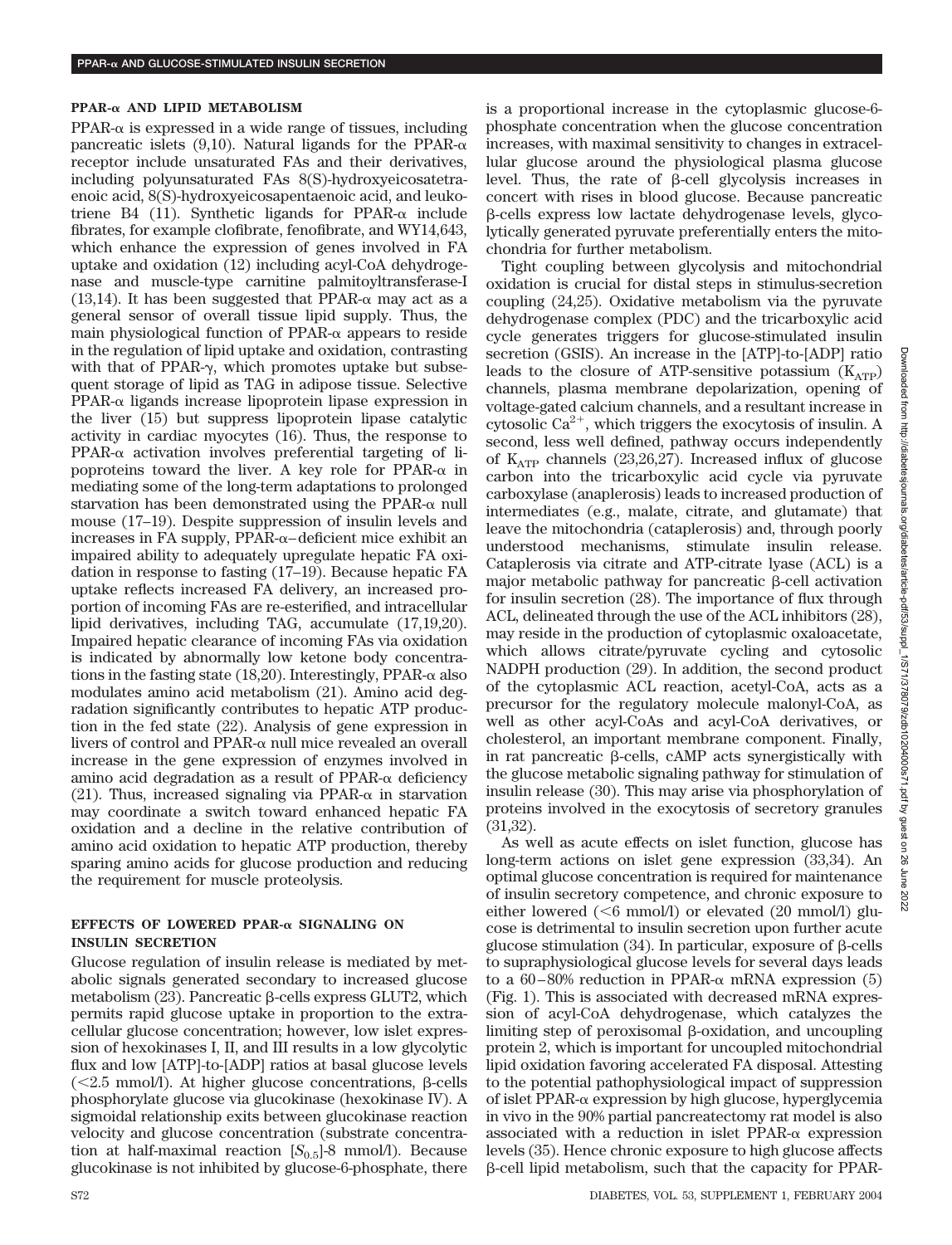

**FIG. 1. Stimulus-secretion coupling of insulin secretion in relation to the reciprocal control of islet PPAR- expression and signaling by glucose and FAs.** - **indicates stimulation; indicates inhibition. Broad dotted lines indicate the predominant metabolic pathways involved in modulation of GSIS. DAG, diglyceride (diacylglycerol); LC-CoA, long-chain acyl-CoA; PC, pyruvate carboxylase.**

 $\alpha$ –linked oxidation of incoming lipids is diminished. An analysis of 24-h glucose-regulated gene expression (28,34) in fluorescence-activated cell sorter (FACS)-purified -cells cultured at 3 vs. 10 mmol/l glucose demonstrated that gene expression of GLUT2 was increased, whereas gene expression of the inactivating kinase of PDC (pyruvate dehydrogenase kinase [PDK]) was suppressed after culture with 10 mmol/l glucose: the PDK isoform was not specified. Furthermore, multiple genes involved in cataplerosis, including ACL, showed higher expression at 10 mmol/l glucose compared with 3 mmol/l glucose. The expression of PDK4, one of three PDKs expressed in rat islets, is linked to signaling via PPAR- $\alpha$  (36). Hence, appropriate restraint of PPAR- $\alpha$  signaling by glucose may be important for maintaining glucose responsiveness of islet insulin secretion, and these data support the concept that coordination of pyruvate flux via PDC and pyruvate carboxylase is important for competent islet insulin secretory function.

Although steady-state glucose levels are similar, plasma insulin concentrations are 2.2-fold higher in 24-h fasted  $PPAR-\alpha$  null mice compared with the wild-type controls (20). Furthermore, both the insulin-to-glucose concentration ratio and the product of steady-state fasting glucose levels and steady-state fasting insulin levels are increased in 24-h–fasted PPAR- $\alpha$  null mice compared with agematched wild-type controls (20). These observations indicate that the absence of signaling via  $PPAR-\alpha$ , possibly by impairing clearance of intracellular lipids via oxidation, enhances insulin secretion at basal glucose concentrations in the fasted state. We have undertaken preliminary studies that demonstrate that administration of WY14,643 for the last 24 h of the 48-h starvation period does not greatly affect GSIS after an intravenous glucose challenge (M.J.H., N.D. Smith, M.C.S., unpublished data). It is thus possible that PPAR- $\alpha$  activation during the fed-to-fasted transition participates in the overall suppression of GSIS elicited by fasting because of a loss via oxidation of a FA-derived lipid moiety that is critical for insulin secretion (37,38). It is also possible that, as in liver,  $PPAR-\alpha$  activation suppresses amino acid degradation in the islet. Glutaminolysis plays a key role in amino acid–stimulated insulin secretion (39), and the involvement of glutamate as an intracellular signal in the islets of Langerhans is gaining credence (25,40). Thus, absence of islet  $PPAR-\alpha$  signaling in the fasted state could contribute to increased amino acid–stimulated insulin secretion, which could potentially contribute to elevated basal insulin secretion in PPAR- $\alpha$  null mice in vivo in the fasted state.

# EFFECTS OF INCREASED PPAR- $\alpha$  SIGNALING ON **INSULIN SECRETION**

Adenovirus-mediated overexpression of PPAR- $\alpha$  in INS-1 cells increased palmitate oxidation in concert with increased expression of catalase (a marker of peroxisomal proliferation) and carnitine palmitoyltransferase-I and increased cellular TAG content. Under these conditions,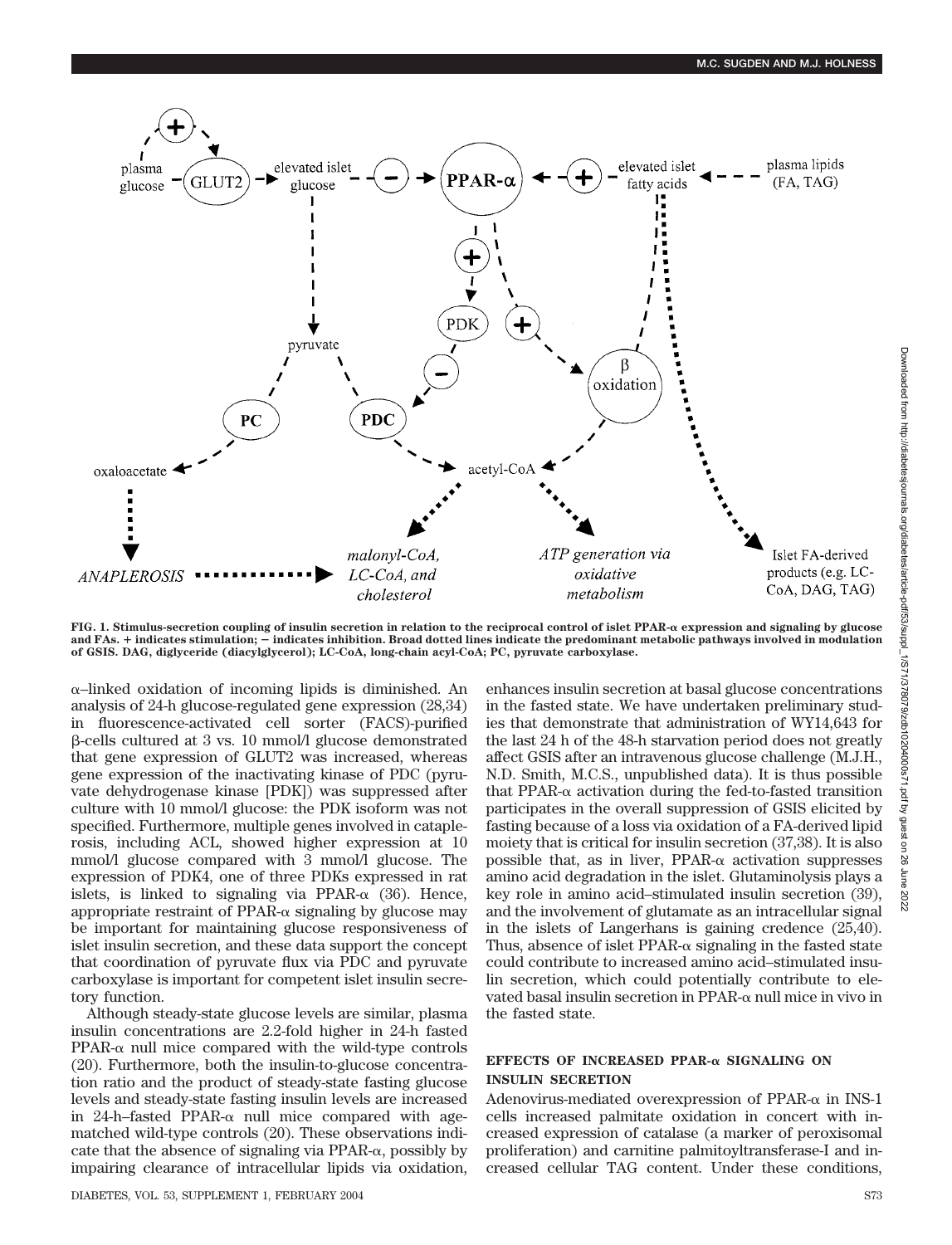both basal insulin secretion and GSIS were suppressed. By contrast, chronic exposure of intact islets to high exogenous FA levels, which enhances endogenous  $PPAR-\alpha$ expression (41) and PPAR- $\alpha$ -linked genes (42,43) in rat islets and pancreatic  $\beta$ -cells (Fig. 1), elevates insulin secretion at low glucose (43–46). The effect of chronic exposure to FAs to enhance islet  $PPAR-\alpha$  expression is in marked contrast with the effect of high glucose to suppress  $\beta$ -cell PPAR- $\alpha$  expression (Fig. 1). Whether islet  $PPAR-\alpha$  expression is enhanced or suppressed in response to concomitant chronic exposure to high glucose and high lipid concentrations ("glucolipotoxicity") (4) will presumably reflect which fuel is more dominant under the precise pathophysiological condition studied. We have previously analyzed the potential role of PPAR- $\alpha$  signaling in the regulation of basal insulin secretion in batch-incubated islets from normal insulin-sensitive rats with free access to a standard high-carbohydrate low-fat diet (36). It would be predicted that under these conditions, the islet metabolic profile would be such that glucose would be dominant. Exposure to the PPAR- $\alpha$  agonist WY14,643 in vivo in the fed state significantly increased islet  $PPAR-\alpha$  protein expression (36), consolidating previous studies showing that culture of normal islets with bezafibrate increases  $PPAR-\alpha$ mRNA expression (41). Consistent with the effect of  $PPAR-\alpha$  deficiency to elicit fasting hyperinsulinemia in vivo (20), PPAR- $\alpha$  activation in vivo induced a significant decline in plasma insulin concentrations in the postabsorptive state when glucose concentrations are relatively low (36). Because relative hypoinsulinemia was not accompanied by postabsorptive hyperglycemia, the insulinto-glucose ratio was  $\sim 60\%$  lower in postabsorptive WY14,643-treated rats compared with the untreated group. However, exposure of fed rats to WY14,643 in vivo modestly enhanced, rather than suppressed, insulin secretion at 2 mmol/l glucose in subsequently isolated islets in batch incubations (36), although this effect was not observed with perifused islets (47). These findings raise the possibility that circulating hormones and/or endogenous metabolites interact with an effect of increased islet  $PPAR-\alpha$ expression to modulate basal insulin secretion.

Although prolonged (72-h) exposure to elevated FAs leads to elevated insulin secretion at low glucose that is not further enhanced when glucose concentrations are elevated (43), rats maintained on a standard low-fat highcarbohydrate diet and treated with WY14,643 for 24 h in vivo do not show impaired GSIS in vivo (47). Furthermore, islets prepared from such rats do not show impaired GSIS in either batch islet incubations (36) or islet perifusions (47,48). These observations further support the hypothesis that continuous exposure of the islet to ambient glucose concentrations in the high-physiological range can oppose the islet response to agonist-induced  $PPAR-\alpha$  activation. In addition, they suggest that altered (enhanced) signaling via PPAR- $\alpha$  has a limited effect on insulin secretion in insulin-sensitive individuals.

## **-CELL FUNCTION AT LOW GLUCOSE IN PREGNANCY**

Pregnancy leads to adaptive changes in  $\beta$ -cell function, including a lowering of the threshold for GSIS, thought to be mediated by the placental lactogens and prolactin (49,50), which allows the pancreatic  $\beta$ -cells to secrete more insulin under essentially normal blood glucose concentrations (51). Lowering of the islet glucose threshold is associated with increased expression of GLUT2 (49), increased glucokinase and hexokinase activities (49), increased cAMP levels at both mid-glucose (6.8 mmol/l) and high glucose (16.8 mmol/l), and increased islet glucose utilization and oxidation rates compared with those of control islets (49). The islet metabolic profile during pregnancy, with increased GLUT2 and glucose oxidation, is reminiscent of the glucose-induced transcriptome in FACS-purified rat  $\beta$ -cells (34), with coordinated glucoseregulated gene expression. Hence, although pregnancy is not characterized by hyperglycemia, the placental lactogens and/or prolactin appear to allow a phenotypic shift similar to that induced by elevated glucose to enhance the triggering and amplifying pathways of glucose-induced insulin release, but at a lower extracellular glucose level. Pregnancy-induced increases in  $\beta$ -cell glucose sensing and responsiveness are observed ex vivo (48,49,52) as well as in vivo (48,53–55), demonstrating that the pregnancyinduced insulin secretory adaptations are predominantly due to a persistent change in islet phenotype.

Pregnancy is characterized by elevated maternal circulating TAG levels (56) due, in part, to enhanced lipolysis (57–59), which provides additional FAs for VLDL production (60,61). Pregnancy is also associated with an accelerated response to starvation, with elevated FA and ketone body concentrations even after short-term food withdrawal (62,63). Because fasting-induced ketogenesis is greatly attenuated in PPAR- $\alpha$  null mice (18,20), the accelerated ketogenic response to starvation in mid-to-late pregnancy may reflect accelerated upregulation of hepatic  $PPAR-\alpha$ –linked FA oxidation. Mid-to-late pregnancy is not associated with increased glycemia (20,54,55,62), and, therefore, islets are not simultaneously exposed to both high glucose and elevated lipid concentrations. Hence, glucolipotoxicity (4) is not normally an issue for islet secretory function in pregnancy.

Treatment of pregnant rats with fenofibrate for 1–2 days from day 16 of pregnancy (term is 23 days) decreases maternal hypertriglyceridemia (64). We extended this observation to investigate the effects of PPAR- $\alpha$  activation in vivo by WY14,643 on basal insulin secretion at day 15 of pregnancy in the rat in relation to changes in maternal plasma TAG concentrations (48). In vivo, treatment with the PPAR- $\alpha$  agonist WY14,643 reversed both pregnancyinduced hypertriglyceridemia and an effect of pregnancy to increase basal insulin concentrations (48). In contrast to the situation in vivo, WY14,643 treatment of 15-day pregnant rats significantly increased basal insulin release rates by perifused islets in vitro (48). This suggests that effects of antecedent PPAR- $\alpha$  activation to lower insulin levels in the immediately postabsorptive state are not due to a stable decrease in the capacity for insulin secretion at low glucose concentrations, but rather that systemic factors dominate the modulation of basal insulin secretion.

## **IMPACT OF PPAR-** $\alpha$  **ON PHYSIOLOGICAL INSULIN RESISTANCE AND COMPENSATORY GSIS IN PREGNANCY**

Insulin resistance reflects a diminished response to insulin in target tissues (in particular, muscle, liver, and adipose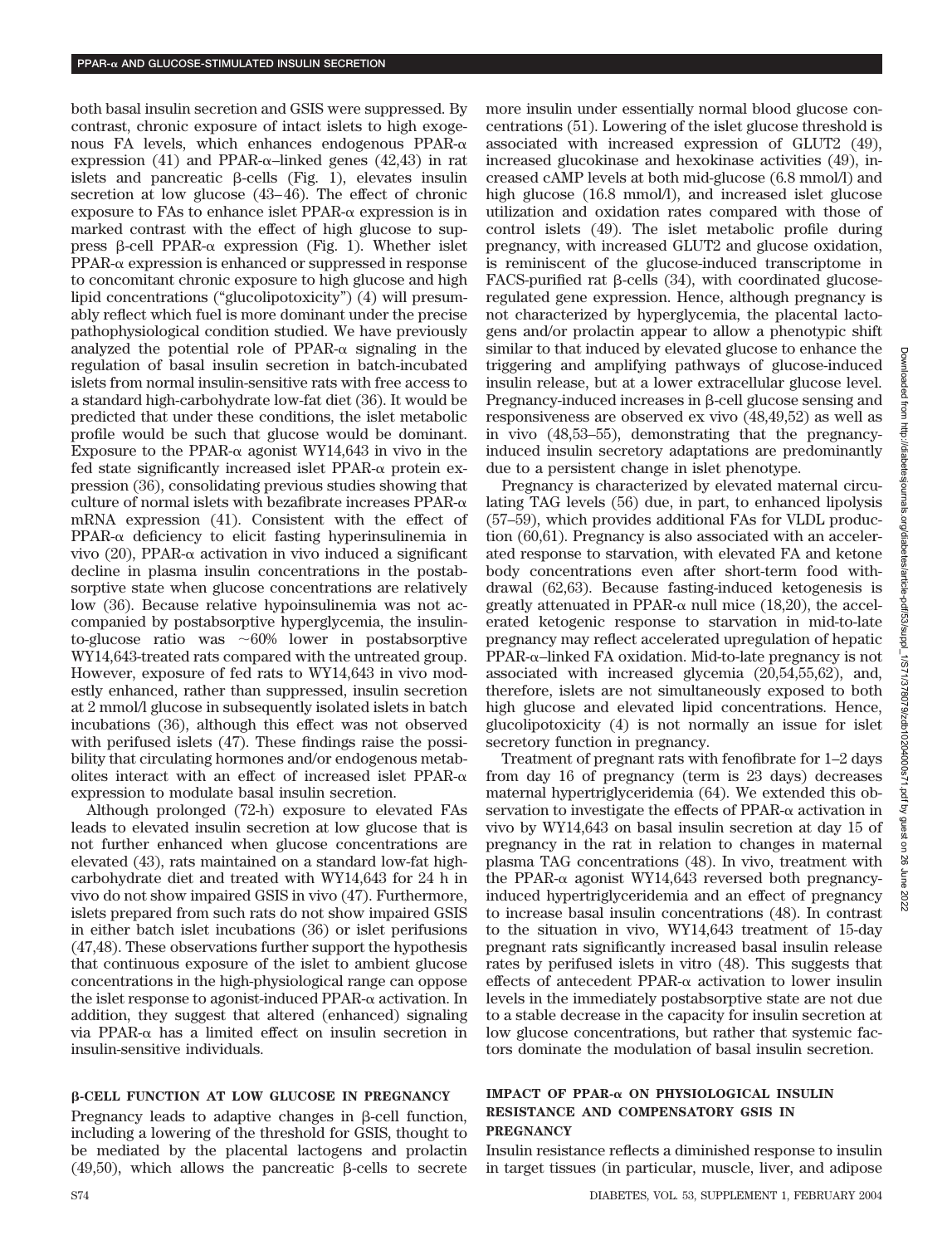

 $FIG. 2. Adaptive changes in pancreate  $\beta$ -cell$ function in late pregnancy. + indicates stimu**lation.**

tissue) and can predict the development of type 2 diabetes (65). In healthy nondiabetic individuals, a regulated negative feedback loop allows compensation for physiological changes in insulin sensitivity by inverse changes in pancreatic  $\beta$ -cell insulin secretion in relation to the degree of glucose tolerance  $(66,67)$ . However,  $\beta$ -cell compensation for insulin resistance may be inadequate during the development of type 2 diabetes and insufficient to maintain blood glucose levels within the normal physiological range (68–70). The mechanisms that underlie the feedback loop between pancreatic  $\beta$ -cell function and insulin sensitivity remain incompletely understood, and the causes of impaired pancreatic  $\beta$ -cell compensation in type 2 diabetes are undelineated.

Pregnancy is characterized by a progressive state of maternal insulin resistance with respect to glucose disposal (48,62,71,72). In a healthy pregnancy, the development of insulin resistance is accompanied by reciprocal increases in insulin secretion (48,73) (Fig. 2). At day 15 of pregnancy in the rat, there is a close positive linear relationship between the acute insulin response to intravenous glucose challenge and the insulin resistance index, the product of the areas under the glucose  $(\Delta G)$  and insulin  $(\Delta I)$  curves after glucose challenge (48). Lowered fasting glucose concentrations in pregnancy indicate that relative hyperglycemia is not the critical signal by which peripheral insulin resistance is communicated to the pancreatic  $\beta$ -cell to elicit islet compensation in pregnancy. Insulin, in addition to its glucoregulatory action, exerts important actions to suppress adipose-tissue lipolysis (74) and hepatic VLDL secretion (75). Thus, the possibility is raised that augmented maternal pancreatic  $\beta$ -cell function

DIABETES, VOL. 53, SUPPLEMENT 1, FEBRUARY 2004 S75

during late pregnancy may be vested in liporegulation. To examine this, we analyzed the relationship between maternal insulin resistance with respect to lipid homeostasis and compensatory GSIS in pregnancy. The insulin resistance index was significantly increased at day 15 of pregnancy compared with unmated rats (48). In conjunction with its lipid-lowering action, with complete normalization of maternal plasma TAG concentrations to nonpregnant levels, PPAR- $\alpha$  activation significantly improved insulin sensitivity in the pregnant group because of a marked (55%) lowering of  $\Delta I$  (48). There was no increase in  $\Delta G$  or significant impairment of the rate of glucose disposal (*k*) after WY14,643 treatment (48). The positive linear relationship between the acute insulin response to intravenous glucose challenge and the insulin resistance index was retained after WY14,643 treatment (48). These findings demonstrate that pregnancy-induced compensatory insulin secretion in vivo is independent of, but complementary to, the  $\beta$ -cell–targeted effects of pregnancy to increase the glucose sensitivity of insulin secretion. The effects of pregnancy to sensitize insulin secretion to glucose and to enhance glucose responsiveness of insulin secretion were retained in perifused islets from WY14,643 treated 15-day pregnant rats. Hence, it seems likely that  $PPAR-\alpha$  activation in vivo in pregnancy either generates a circulating factor(s) that acutely suppresses GSIS or removes a circulating factor(s) that allows compensatory GSIS in vivo (but which is not required for augmented  $\beta$ -cell function in vitro). The latter may include increased systemic TAG lipid delivery to the islet. If this is so, it is implied that the development of maternal insulin resistance and compensatory insulin secretion in pregnancy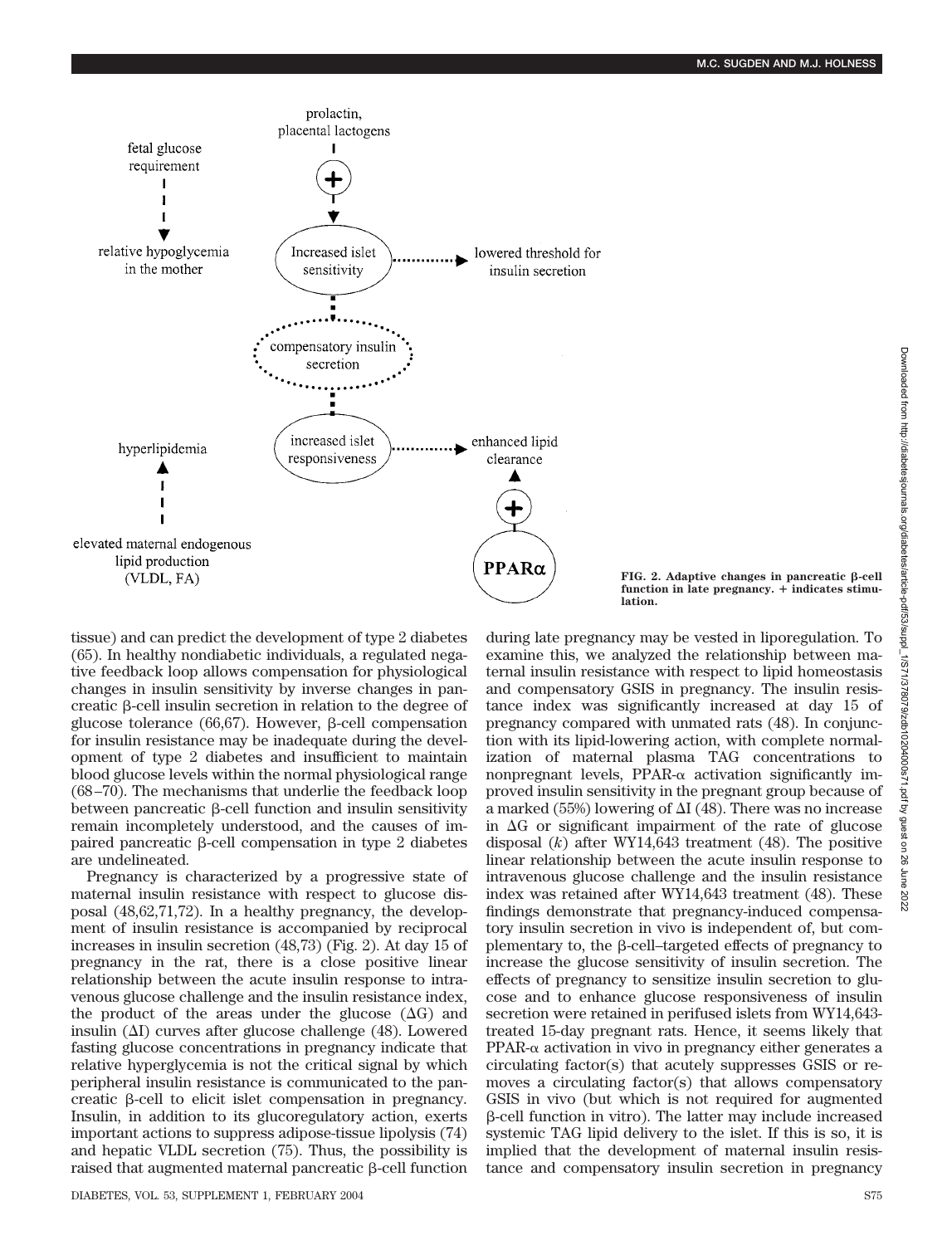are both linked to altered maternal lipid handling (which can be improved by PPAR- $\alpha$  activation). Thus, compensatory hypersecretion of insulin during pregnancy may be geared primarily to normalization of maternal lipid fuel production through suppression of hepatic VLDL secretion and adipose-tissue lipolysis, with improved glucose handling, in part, due to improved lipid handling.

Higher rates of glucose oxidation in islets of pregnant rats imply that both enhanced GLUT2 expression and the suppression of PDK expression participate in triggering insulin release via an increased [ATP]-to-[ADP] ratio, closure of  $K_{ATP}$  channels, membrane depolarization, opening of voltage-dependent calcium channels, and activation of calcium-calmodulin–dependent effector proteins for exocytosis. However, it is possible that compensatory insulin hyper-responsiveness, linked to a perceived increased requirement for lipid lowering, may be more closely linked to the less well-defined cataplerotic signaling pathway. In INS1 cells, sensitization to low glucose induced by chronic exposure to high glucose is accompanied by an induction of lipogenic genes, including acetyl-CoA carboxylase and FA synthase, and increased conversion of glucose carbon into lipids (76), allowing amplification of the glucose signal. A similar lipogenic adaptation of islets in pregnancy would introduce the potential for specific modulation by PPAR- $\alpha$  of glucose conversion into lipids distal to the glycolytic pathway. Furthermore, in vitro with perifused islets, the absence of exogenous lipid would allow increased flux from glucose to lipid via the endogenous de novo synthetic pathway, thereby augmenting GSIS.

## **PPAR- AND COMPENSATORY INSULIN SECRETION IN RESPONSE TO A HIGH-FAT DIET: A STATE OF ENVIRONMENTALLY INDUCED INSULIN RESISTANCE**

In individuals with type 2 diabetes, insulin-stimulated glucose uptake is decreased by 30–40% compared with nondiabetic controls (77). Muscle is a primary site of insulin-stimulated glucose disposal (78,79). In muscle, impaired insulin-stimulated glucose uptake may be associated with defects in lipid oxidation due either to suppressed lipid oxidation (80) or to lipid oversupply relative to oxidation (81). A correlation between intramyocellular TAG content and insulin resistance has been revealed by nuclear magnetic resonance spectroscopy (82), and intramyocellular diacylglycerol accumulation has been correlated with translocation and activation of specific protein kinases, including  $PKC\theta$  and  $IKK\beta$  (83–88). Serine phosphorylation of the insulin receptor or insulin receptor substrate 1 or 2 has been linked to lipid-induced inhibition of insulin signaling (87–90).

It would be anticipated that increased  $PPAR-\alpha$ -linked FA oxidation, through increasing the clearance of intracellular lipid, would reverse lipid-induced insulin resistance, and this is observed in several animal models of lipid oversupply, including the high saturated fat–fed rat (91). Similarly, long-term (14-week) administration of fenofibrate as part of a high-fat diet fed to C57BL/6 mice reverses basal hyperinsulinemia and hyperglycemia (92). However, PPAR- $\alpha$  null mice appear to be protected from high-fat diet–induced insulin resistance, most likely because of the development of increased adiposity (i.e., TAG

storage in adipose tissue) (93). PPAR- $\alpha$  is necessary for the lipogenic action of hyperleptinemia (94), which is induced by high-fat feeding in both wild-type and  $PPAR-\alpha$ null mice (93).

The development of peripheral insulin resistance induced by 4 weeks of high–saturated fat feeding is observed in conjunction with compensatory insulin hypersecretion in vivo such that glucose tolerance is affected little (47). The effect of high–saturated fat feeding to enhance GSIS was retained in perifused islets (47), eliminating acute influences of circulating factors, including systemic lipid delivery to the islet, and implicating a stable change in islet function. Treatment of high fat–fed rats with WY14,643 for 24 h in vivo reversed insulin hypersecretion in vivo without impairing glucose tolerance, suggesting that improved insulin action diminished the requirement for compensatory insulin secretion  $(47)$ . The effect of PPAR- $\alpha$  activation to normalize insulin hypersecretion in the high-saturated fat–fed rat is again compatible with a role for compensatory insulin secretion to promote lipid lowering (Fig. 3). Attenuation of compensatory insulin secretion by PPAR- $\alpha$ activation in the high-saturated fat–fed rat reiterates that found in response to PPAR- $\alpha$  activation in pregnancy. However, unlike pregnancy, high-fat feeding would not be predicted to enhance the endogenous pathway of islet lipid synthesis from glucose (in the liver, for example, high–saturated fat feeding has a reverse effect on lipogenic gene expression and lipogenic flux [data not shown]). Moreover, the effect of antecedent PPAR- $\alpha$  activation to reverse the effect of high-fat feeding to enhance insulin secretion was also observed in perifused islets from high fat–fed rats, whereas this is not the case in pregnancy. These data appear to demonstrate that activation of  $PPAR-\alpha$  in vivo can oppose insulin hypersecretion elicited by high-fat feeding, at least in part via stable effects exerted on the islet. Islets were perifused in the absence of exogenous lipid. It seems reasonable to suggest that insulin hypersecretion by isolated islets from high fat–fed rats requires continued lipid delivery, whereas, possibly because of additional adaptations (e.g., an enhanced capacity for lipid synthesis de novo from glucose), this is not the case in pregnancy.

# **HIGH-FAT FEEDING ELICITS GLUCOSE INTOLERANCE** IN PREGNANCY BECAUSE OF INADEQUATE *B***-CELL COMPENSATION**

As outlined above, a failure of the pancreatic  $\beta$ -cells to compensate for insulin resistance is critical to the pathology of type 2 diabetes (70), and impaired glucose tolerance is an established precursor of type 2 diabetes (95). A study comparing  $\beta$ -cell function between women who experienced transient diabetes during pregnancy (gestational diabetes) and healthy women after pregnancy demonstrated similar insulin responses in both groups (96–98). Although this could be taken to represent normal  $\beta$ -cell responses, analysis of insulin responses according to the degree of insulin resistance revealed that the women who had experienced gestational diabetes had inappropriately low insulin levels (70). Current evidence suggests that gestational diabetes occurs in women who cannot secrete sufficient insulin to compensate adequately for the reduction in insulin sensitivity that normally occurs during the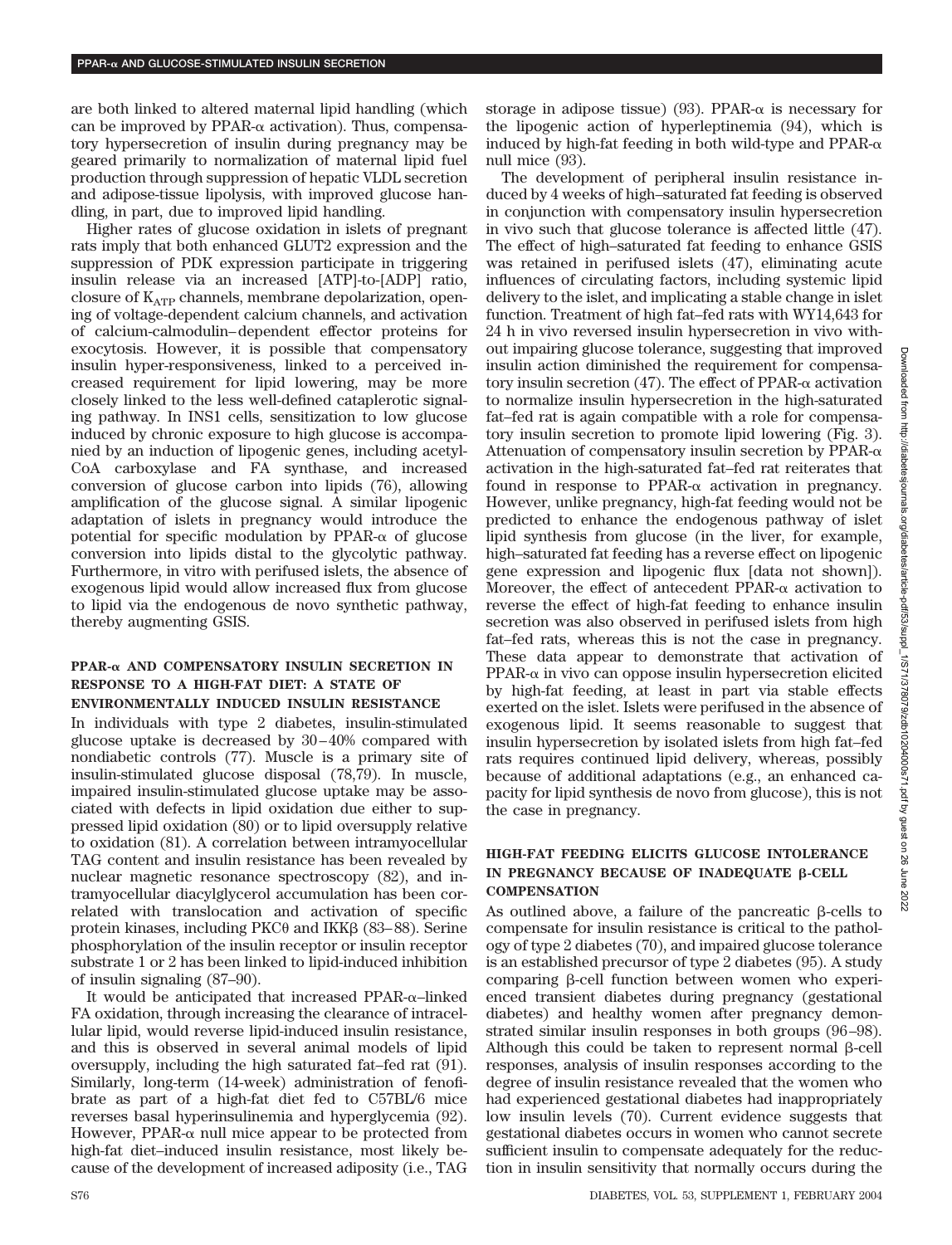

**FIG. 3. Compensatory insulin secretion within the context of liporegulation. This scheme aims to highlight the dual actions of insulin to normalize both elevated glycemia and hyperlipidemia. In this scheme, we emphasize the requirement for compensatory insulin secretion to clear lipids in situations such as late pregnancy, where endogenous lipid production is enhanced, and high–saturated fat feeding, where dietary lipid delivery is increased.**

third trimester of pregnancy (99). Thus, the compensatory feedback loop appears to be defective, leading to incomplete  $\beta$ -cell compensation and thus hyperglycemia in individuals with a predisposition toward the development of type 2 diabetes or gestational diabetes. We observed that compensatory insulin hypersecretion in vivo was reduced by PPAR- $\alpha$  activation in both pregnancy-induced (48) and diet-induced (high-fat feeding) (47) insulin resistance. We therefore examined whether modulation of the insulin secretory response to glucose by high-fat feeding in the insulin-resistant pregnant state resembled that found in the relatively insulin-sensitive unmated state and to what extent it could be modulated via PPAR- $\alpha$  activation.

For this study, pregnant rats placed on the high–saturated fat diet at the onset of pregnancy were sampled at day 19 of gestation. High–saturated fat feeding elicited further increases in GSIS in pregnancy (Fig. 4*A*); however, whereas pregnancy-induced insulin hypersecretion maintained normal glucose tolerance in low fat/high carbohydrate–fed 19-day pregnant rats, this was not the case for high fat–fed 19-day pregnant rats, in which *k* values were suppressed (Fig.  $4B$ ). Hence,  $\beta$ -cell compensation in high fat–fed 19-day pregnant rats is inadequate to maintain normal rates of glucose disposal, mimicking the situation in gestational diabetes. However, ratios of plasma insulin to blood glucose concentration in pregnant rats at intervals after the glucose challenge were unaffected by high saturated–fat feeding (Fig. 4*C*), suggesting that the level of insulin secretion was appropriate for the level of glycemia. The development of impaired glucose tolerance in high fat–fed pregnant rats may therefore reflect a failure to correct for the increased level of lipid input. This supports the concept of a compensatory feedback loop between insulin secretion and "lipid  $+$  glucose" disposal, rather than glucose disposal alone (Fig. 3). Teleologically, use of lipid as an additional signal of a requirement for compensatory insulin resistance may be appropriate during pregnancy because of the variable drain on maternal glucose imposed by fetal demand.

PPAR- $\alpha$  activation lowered GSIS in high fat–fed 19-day pregnant rats (Fig. 4*A*); however, clear effects of high-fat feeding to increase GSIS persisted after WY14,643 treatment because GSIS was higher in WY4,643-treated high fat–fed pregnant rats than in WY4,643-treated low fat–fed pregnant rats (Fig. 5*A*). However, plasma insulin–to–blood glucose ratios at intervals after the glucose challenge were higher in WY4,643-treated high fat–fed pregnant rats than in WY4,643-treated low fat–fed pregnant rats (Fig. 5*C*), implying that although WY14,643 treatment lowers insulin secretion in pregnant rats, this effect is opposed by dietary provision of lipids. This could reflect lipid overload because of the combined effects of pregnancy and dietary lipid (which respectively elevate endogenous [hepatic] TAG production and adipose-tissue lipolysis and increase lipid influx from the gut), such that  $PPAR-\alpha$  activation cannot compensate. The effects of high–saturated fat feeding to lower glucose clearance during pregnancy were not reversed by PPAR- $\alpha$  activation (Fig. 4*B*), although rates of glucose disposal were maintained by much lower levels of insulin (Fig. 4*A*). Nevertheless, rates of glucose disappearance in WY4,643-treated high fat–fed pregnant rats did not differ significantly from those of WY4,643 treated low fat–fed pregnant rats (Fig. 5B). Hence, PPAR- $\alpha$ activation in both high fat–fed and low fat–fed pregnant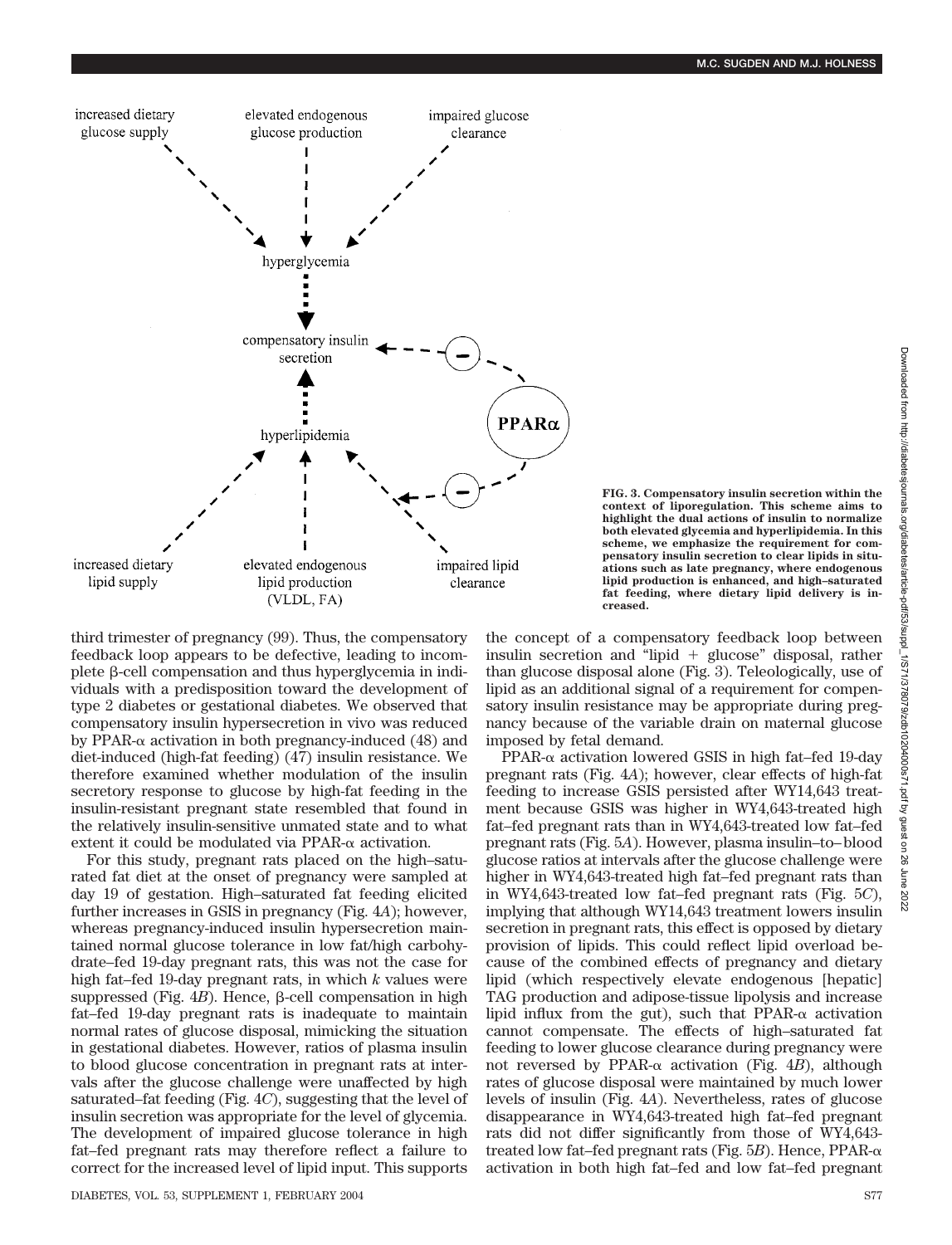

**FIG. 4. Effects of high–saturated fat feeding on insulin secretion and glucose disposal during pregnancy. Further details are provided in the text. Glucose was administered as an intravenous bolus (0.5 g glucose/kg body wt) to control low fat/high carbohydrate–fed 19-day pregnant rats (LOW-FAT), high saturated fat–fed 19-day pregnant rats (HIGH-FAT), or high fat–fed 19-day pregnant rats administered WY14,643 (50 mg/kg body wt) at 24 h before sampling. Studies were undertaken in conscious unrestrained rats in the postabsorptive state. Blood samples were drawn at intervals for measurement of plasma insulin using a commercial kit. Insulin responses during the glucose tolerance test were used for calculation of the incremental plasma insulin values integrated over the 30-min period after the injection of glucose (I), shown in** *A***. Rates of glucose disappearance (***k***), calculated from the slopes of the regression lines obtained with log-transformed glucose values from 2 to 15 min after glucose administration and expressed as %/min, are shown in** *B***. Plasma insulin–to–blood glucose (I/G) ratios are shown in** *C***. Results are means SE for seven LOW-FAT pregnant rats, eight HIGH-FAT pregnant rats, or eight WY14,643-treated HIGH-FAT pregnant rats. Statistically significant differences from LOW-FAT pregnant rats are indicated as follows: \****P* **< 0.05; \*\****P* **< 0.01.**

rats causes a shift in insulin sensitivity that reduces the requirement for  $\beta$ -cell compensation, but the required degree of  $\beta$ -cell compensation depends on the lipid content of the diet.

#### **CONCLUSIONS**

In this review, we have attempted to analyze the role of  $PPAR-\alpha$ –linked FA metabolism in relation to islet function in health and in insulin-resistant states linked to lifestyle factors (namely pregnancy and high–saturated fat feeding). We have emphasized the potential for both actions of  $PPAR-\alpha$  on insulin sensitivity that may be relayed systemically to the islet (leading to modulation of the insulin response in accordance with changes in insulin sensitivity) and direct effects of PPAR- $\alpha$  action on the islet itself. Finally, we have developed the concept that compensatory insulin secretion may have a function in not only glucoregulation but also in liporegulation and that augmented insulin secretion may reflect a requirement for lipid lowering as well as for increased glucose disposal. This



**FIG. 5. Effects of PPAR- activation on insulin secretion and glucose disposal in control or high fat–fed pregnant rats. Glucose was administered as an intravenous bolus (0.5 g glucose/kg body wt) to control low fat/high carbohydrate–fed 19-day pregnant rats administered WY14,643 at 24 h before sampling (LOW-FAT**-**WY14,643) or 19-day pregnant high fat–fed rats administered WY14,643 at 24 h before sampling (HIGH-FAT**-**WY14,643). Incremental insulin values (I) are shown in** *A***, rates of glucose disappearance (***k***) are shown in** *B***, and plasma insulin-toblood glucose (I/G) ratios are shown in** *C***. Details are provided in the legend to Fig. 4. Results are means SE for five WY14,643 treated pregnant rats or eight WY14,643-treated high fat-fed pregnant rats. I/G ratio, plasma insulin–to–blood glucose ratio.**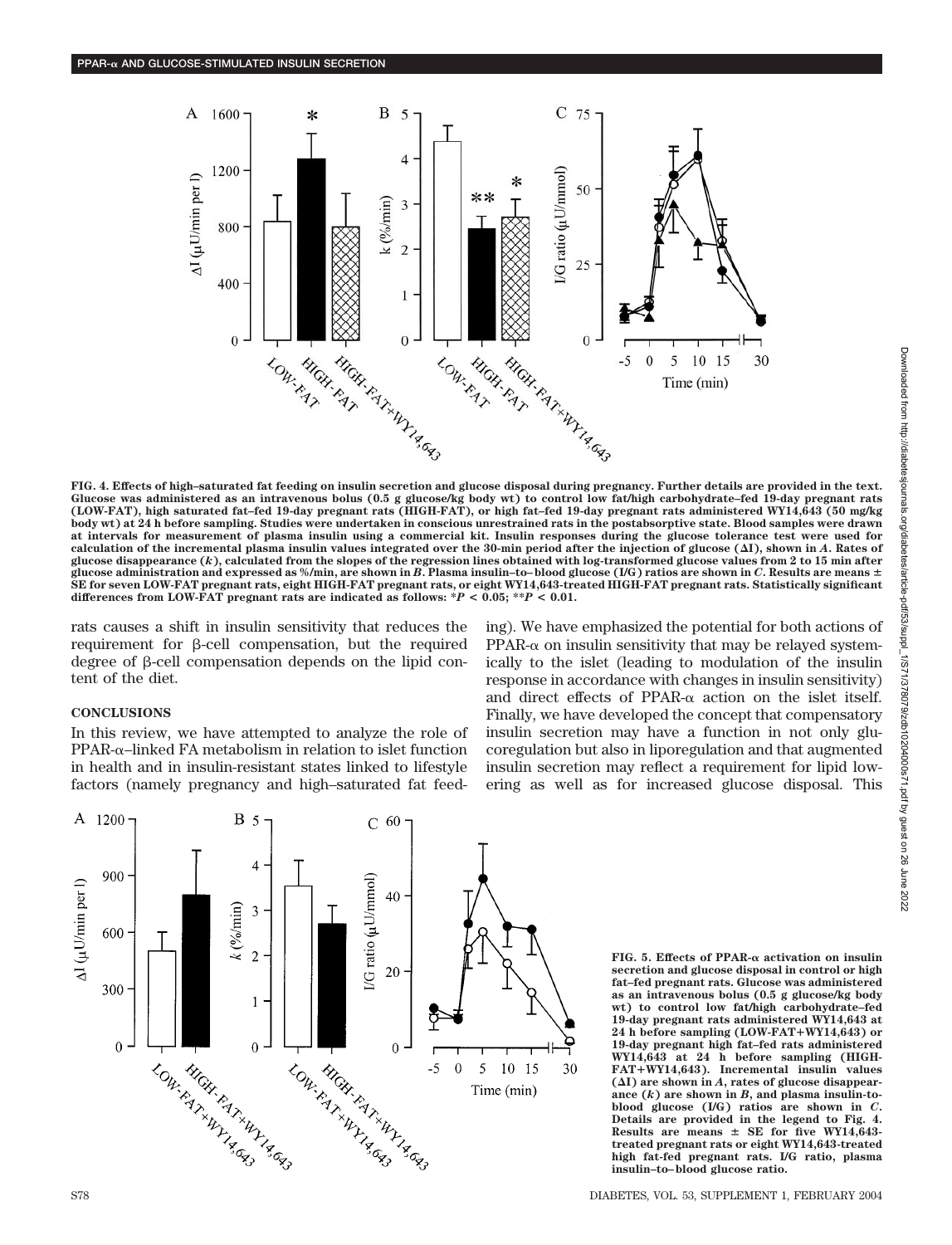introduces the possibility of a continuum between liporegulation with islet compensation and lipodysregulation leading to islet decompensation in the development of type 2 diabetes.

#### **ACKNOWLEDGMENTS**

This study was supported in part by grants from Diabetes UK (RD01/2249) and the Wellcome Trust (060965) to M.C.S. and M.J.H.

We thank Daniel Augustine, Karen Bulmer, Gemma Greenwood, Harjinder Lall, and Nik Smith for their contributions to our research described in this review.

This review is dedicated to the memory of our friend J. Denis McGarry, who was an inspirational researcher in this area.

#### **REFERENCES**

- 1. Cnop M, Hannaert JC, Hoorens A, Eizirik DL, Pipeleers DG: Inverse relationship between cytotoxicity of free fatty acids in pancreatic islet cells and cellular triglyceride accumulation. *Diabetes* 50:1771–1777, 2001
- 2. Lee Y, Hirose H, Zhou YT, Esser V, McGarry JD, Unger RH: Increased lipogenic capacity of the islets of obese rats: a role in the pathogenesis of NIDDM. *Diabetes* 46:408–413, 1997
- 3. Shimabukuro M, Zhou YT, Levi M, Unger RH: Fatty acid-induced beta cell apoptosis: a link between obesity and diabetes. *Proc Natl Acad SciUSA* 95:2498–2502, 1998
- 4. Prentki M, Joly E, El Assaad W, Roduit R: Malonyl-CoA signaling, lipid partitioning, and glucolipotoxicity: role in beta-cell adaptation and failure in the etiology of diabetes. *Diabetes* 51 (Suppl. 3):S405–S413, 2002
- 5. Roduit R, Morin J, Masse F, Segall L, Roche E, Newgard CB, Assimacopoulos-Jeannet F, Prentki M: Glucose down-regulates the expression of the peroxisome proliferator–activated receptor-alpha gene in the pancreatic beta-cell. *J Biol Chem* 275:35799–35806, 2000
- 6. Sugden MC, Holness MJ: Interactive regulation of the pyruvate dehydrogenase complex and the carnitine palmitoyltransferase system. *FASEB J* 8:54–61, 1994
- 7. Bocher V, Pineda-Torra I, Fruchart JC, Staels B: PPARs: transcription factors controlling lipid and lipoprotein metabolism. *Ann N Y Acad Sci* 967:7–18, 2002
- 8. Smith SA: Peroxisomal proliferate-activated receptors and the regulation of lipid oxidation and adipogenesis. *Biochem Soc Trans* 25:1242–1248, 1997
- 9. Jones PS, Savory R, Barratt P, Bell AR, Gray TJ, Jenkins NA, Gilbert DJ, Copeland NG, Bell DR: Chromosomal localisation, inducibility, tissuespecific expression and strain differences in three murine peroxisomeproliferator–activated-receptor genes. *Eur J Biochem* 233:219–226, 1995
- 10. Braissant O, Wahli W: Differential expression of peroxisome proliferatoractivated receptor-alpha, -beta, and -gamma during rat embryonic development. *Endocrinology* 139:2748–2754, 1998
- 11. Staels B, Dallongeville J, Auwerx J, Schoonjans K, Leitersdorf E, Fruchart JC: Mechanism of action of fibrates on lipid and lipoprotein metabolism. *Circulation* 98:2088–2093, 1998
- 12. Yamazaki K, Kuromitsu J, Tanaka I: Microarray analysis of gene expression changes in mouse liver induced by peroxisome proliferator–activated receptor alpha agonists. *Biochem Biophys Res Commun* 290:1114–1122, 2002
- 13. Barger PM, Kelly DP: PPAR signaling in the control of cardiac energy metabolism. *Trends Cardiovasc Med* 10:238–245, 2000
- 14. Muoio DM, Way JM, Tanner CJ, Winegar DA, Kliewer SA, Houmard JA, Kraus WE, Dohm GL: Peroxisome proliferator–activated receptor-alpha regulates fatty acid utilization in primary human skeletal muscle cells. *Diabetes* 51:901–909, 2002
- 15. Fruchart JC, Duriez P, Staels B: Peroxisome proliferator–activated receptor-alpha activators regulate genes governing lipoprotein metabolism, vascular inflammation and atherosclerosis. *Curr Opin Lipidol* 10:245–257, 1999
- 16. Carroll R, Severson DL: Peroxisome proliferator–activated receptor-alpha ligands inhibit cardiac lipoprotein lipase activity. *Am J Physiol Heart Circ Physiol* 281:H888–H894, 2001
- 17. Leone TC, Weinheimer CJ, Kelly DP: A critical role for the peroxisome proliferator–activated receptor alpha (PPARalpha) in the cellular fasting

response: the PPARalpha-null mouse as a model of fatty acid oxidation disorders. *Proc Natl Acad SciUSA* 96:7473–7478, 1999

- 18. Le May C, Pineau T, Bigot K, Kohl C, Girard J, Pegorier JP: Reduced hepatic fatty acid oxidation in fasting PPARalpha null mice is due to impaired mitochondrial hydroxymethylglutaryl-CoA synthase gene expression. *FEBS Lett* 475:163–166, 2000
- 19. Kersten S, Seydoux J, Peters JM, Gonzalez FJ, Desvergne B, Wahli W: Peroxisome proliferator–activated receptor alpha mediates the adaptive response to fasting. *J Clin Invest* 103:1489–1498, 1999
- 20. Sugden MC, Bulmer K, Gibbons GF, Knight BL, Holness MJ: Peroxisomeproliferator–activated receptor-alpha (PPARalpha) deficiency leads to dysregulation of hepatic lipid and carbohydrate metabolism by fatty acids and insulin. *Biochem J* 364:361–368, 2002
- 21. Kersten S, Mandard S, Escher P, Gonzalez FJ, Tafuri S, Desvergne B, Wahli W: The peroxisome proliferator–activated receptor alpha regulates amino acid metabolism. *FASEB J* 15:1971–1978, 2001
- 22. Jungas RL, Halperin ML, Brosnan JT: Quantitative analysis of amino acid oxidation and related gluconeogenesis in humans. *Physiol Rev* 72:419– 448, 1992
- 23. Henquin JC: Triggering and amplifying pathways of regulation of insulin secretion by glucose. *Diabetes* 49:1751–1760, 2000
- 24. Prentki M, Tornheim K, Corkey BE: Signal transduction mechanisms in nutrient-induced insulin secretion. *Diabetologia* 40 (Suppl. 2):S32–S41, 1997
- 25. Maechler P, Wollheim CB: Mitochondrial function in normal and diabetic beta-cells. *Nature* 414:807–812, 2001
- 26. Gembal M, Detimary P, Gilon P, Gao ZY, Henquin JC: Mechanisms by which glucose can control insulin release independently from its action on adenosine triphosphate-sensitive K+ channels in mouse B cells. *J Clin Invest* 91:871–880, 1993
- 27. Sato Y, Henquin JC: The K+-ATP channel-independent pathway of regulation of insulin secretion by glucose: in search of the underlying mechanism. *Diabetes* 47:1713–1721, 1998
- 28. Flamez D, Berger V, Kruhoffer M, Orntoft T, Pipeleers D, Schuit FC: Critical role for cataplerosis via citrate in glucose-regulated insulin release. *Diabetes* 51:2018–2024, 2002
- 29. Lu D, Mulder H, Zhao P, Burgess SC, Jensen MV, Kamzolova S, Newgard CB, Sherry AD: 13C NMR isotopomer analysis reveals a connection between pyruvate cycling and glucose-stimulated insulin secretion (GSIS). *Proc Natl Acad SciUSA* 99:2708–2713, 2002
- 30. Pipeleers DG, Schuit FC, in't Veld PA, Maes E, Hooghe-Peters EL, Van de WM, Gepts W: Interplay of nutrients and hormones in the regulation of insulin release. *Endocrinology* 117:824–833, 1985
- 31. Harrison DE, Ashcroft SJH, Christie MR, Lord JM: Protein phosphorylation in the pancreatic B-cell. *Experientia* 40:1075–1084, 1984
- 32. Ammala C, Ashcroft FM, Rorsman P: Calcium-independent potentiation of insulin release by cyclic AMP in single beta-cells. *Nature* 363:356–358, 1993
- 33. Webb GC, Akbar MS, Zhao C, Steiner DF: Expression profiling of pancreatic beta cells: glucose regulation of secretory and metabolic pathway genes. *Proc Natl Acad SciUSA* 97:5773–5778, 2000
- 34. Schuit F, Flamez D, De Vos A, Pipeleers D: Glucose-regulated gene expression maintaining the glucose-responsive state of beta-cells. *Diabetes* 51 (Suppl. 3):S326–S332, 2002
- 35. Laybutt DR, Sharma A, Sgroi DC, Gaudet J, Bonner-Weir S, Weir GC: Genetic regulation of metabolic pathways in beta-cells disrupted by hyperglycemia. *J Biol Chem* 277:10912–10921, 2002
- 36. Sugden MC, Bulmer K, Augustine D, Holness MJ: Selective modification of pyruvate dehydrogenase kinase isoform expression in rat pancreatic islets elicited by starvation and activation of peroxisome proliferator–activated receptor-alpha: implications for glucose-stimulated insulin secretion. *Diabetes* 50:2729–2736, 2001
- 37. Dobbins RL, Chester MW, Daniels MB, McGarry JD, Stein DT: Circulating fatty acids are essential for efficient glucose-stimulated insulin secretion after prolonged fasting in humans. *Diabetes* 47:1613–1618, 1998
- 38. Dobbins RL, Chester MW, Stevenson BE, Daniels MB, Stein DT, McGarry JD: A fatty acid-dependent step is critically important for both glucose- and non-glucose-stimulated insulin secretion. *J Clin Invest* 101:2370–2376, 1998
- 39. Kelly A, Li C, Gao Z, Stanley CA, Matschinsky FM: Glutaminolysis and insulin secretion: from bedside to bench and back. *Diabetes* 51 (Suppl. 3):S421–S426, 2002
- 40. Hayashi M, Yamada H, Uehara S, Morimoto R, Muroyama A, Yatsushiro S, Takeda J, Yamamoto A, Moriyama Y: Secretory granule-mediated cosecretion of L-glutamate and glucagon triggers glutamatergic signal transmission in islets of Langerhans. *J Biol Chem* 278:1966–1974, 2003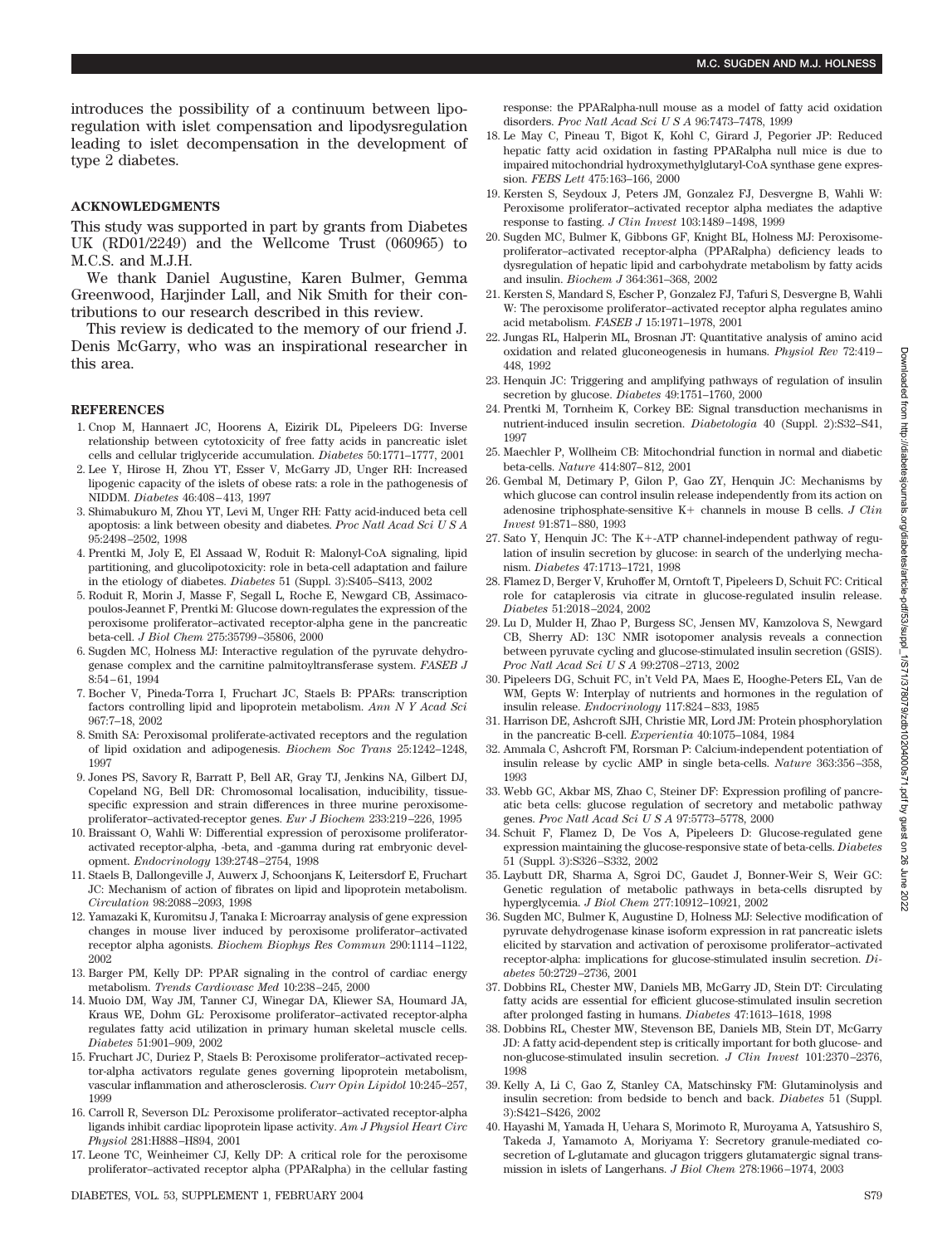- 41. Yoshikawa H, Tajiri Y, Sako Y, Hashimoto T, Umeda F, Nawata H: Effects of bezafibrate on beta-cell function of rat pancreatic islets. *Eur J Pharmacol* 426:201–206, 2001
- 42. Assimacopoulos-Jeannet F, Thumelin S, Roche E, Esser V, McGarry JD, Prentki M: Fatty acids rapidly induce the carnitine palmitoyltransferase I gene in the pancreatic beta-cell line INS-1. *J Biol Chem* 272:1659–1664, 1997
- 43. Lameloise N, Muzzin P, Prentki M, Assimacopoulos-Jeannet F: Uncoupling protein 2: a possible link between fatty acid excess and impaired glucoseinduced insulin secretion? *Diabetes* 50:803–809, 2001
- 44. Liang Y, Buettger C, Berner DK, Matschinsky FM: Chronic effect of fatty acids on insulin release is not through the alteration of glucose metabolism in a pancreatic beta-cell line (beta HC9). *Diabetologia* 40:1018–1027, 1997
- 45. Mason TM, Goh T, Tchipashvili V, Sandhu H, Gupta N, Lewis GF, Giacca A: Prolonged elevation of plasma free fatty acids desensitizes the insulin secretory response to glucose in vivo in rats. *Diabetes* 48:524–530, 1999
- 46. Segall L, Lameloise N, Assimacopoulos-Jeannet F, Roche E, Corkey P, Thumelin S, Corkey BE, Prentki M: Lipid rather than glucose metabolism is implicated in altered insulin secretion caused by oleate in INS-1 cells. *Am J Physiol Endocrinol Metab* 277:E521–E528, 1999
- 47. Holness MJ, Smith ND, Greenwood GK, Sugden MC: Acute (24 h) activation of peroxisome-proliferator–activated receptor (PPAR) alpha reverses high-fat feeding induced insulin hypersecretion *in vivo* and in perifused pancreatic islets*. J Endocrinol* 177:197–205, 2003
- 48. Sugden MC, Greenwood GK, Smith ND, Holness MJ: Peroxisome proliferator–activated receptor-alpha activation during pregnancy attenuates glucose-stimulated insulin hypersecretion in vivo by increasing insulin sensitivity, without impairing pregnancy-induced increases in beta-cell glucose sensing and responsiveness. *Endocrinology* 144:146–153, 2003
- 49. Weinhaus AJ, Stout LE, Sorenson RL: Glucokinase, hexokinase, glucose transporter 2, and glucose metabolism in islets during pregnancy and prolactin-treated islets in vitro: mechanisms for long term up-regulation of islets. *Endocrinology* 137:1640–1649, 1996
- 50. Vasavada RC, Garcia-Ocana A, Zawalich WS, Sorenson RL, Dann P, Syed M, Ogren L, Talamantes F, Stewart AF: Targeted expression of placental lactogen in the beta cells of transgenic mice results in beta cell proliferation, islet mass augmentation, and hypoglycemia. *J Biol Chem* 275:15399– 15406, 2000
- 51. Parsons JA, Brelje TC, Sorenson RL: Adaptation of islets of Langerhans to pregnancy: increased islet cell proliferation and insulin secretion correlates with the onset of placental lactogen secretion. *Endocrinology* 130:1459–1466, 1992
- 52. Green IC, Taylor KW: Effects of pregnancy in the rat on the size and insulin secretory response of the islets of Langerhans. *J Endocrinol* 54:317–325, 1972
- 53. Nolan CJ, Proietto J: The set point for maternal glucose homeostasis is lowered during late pregnancy in the rat: the role of the islet beta-cell and liver. *Diabetologia* 39:785–792, 1996
- 54. Holness MJ, Sugden MC: Suboptimal protein nutrition in early life later influences insulin action in pregnant rats. *Diabetologia* 39:12–21, 1996
- 55. Holness MJ, Sugden MC: Dexamethasone during late gestation exacerbates peripheral insulin resistance and selectively targets glucose-sensitive functions in beta cell and liver. *Endocrinology* 142:3742–3748, 2001
- 56. Herrera E: Metabolic adaptations in pregnancy and their implications for the availability of substrates to the fetus. *Eur J Clin Nutr* 54 (Suppl. 1):S47–S51, 2000
- 57. Williams C, Coltart TM: Adipose tissue metabolism in pregnancy: the lipolytic effect of human placental lactogen. *Br J Obstet Gynaecol* 85:43– 46, 1978
- 58. Chaves JM, Herrera E: In vitro glycerol metabolism in adipose tissue from fasted pregnant rats. *Biochem Biophys Res Commun* 85:1299–1306, 1978
- 59. Knopp RH, Herrera E, Freinkel N: Carbohydrate metabolism in pregnancy. 8. Metabolism of adipose tissue isolated from fed and fasted pregnant rats during late gestation. *J Clin Invest* 49:1438–1446, 1970
- 60. Wasfi I, Weinstein I, Heimberg M: Increased formation of triglyceride from oleate in perfused livers from pregnant rats. *Endocrinology* 107:584–590, 1980
- 61. Skryten A, Johnson P, Samsioe G, Gustafson A: Studies in diabetic pregnancy. I. Serum lipids. *Acta Obstet Gynecol Scand* 55:211–215, 1976
- 62. Holness MJ, Sugden MC: Glucoregulation during progressive starvation in late pregnancy in the rat. *Am J Physiol Endocrinol Metab* 272:E556–E561, 1997
- 63. Lopez-Soldado L, Betancor-Fernandez A, Herrera E: Differential metabolic response to 48 h food deprivation at different periods of pregnancy in the rat. *J Physiol Biochem* 58:75–85, 2002
- 64. Soria A, Bocos C, Herrera E: Opposite metabolic response to fenofibrate treatment in pregnant and virgin rats. *J Lipid Res* 43:74–81, 2002
- 65. Warram JH, Martin BC, Krolewski AS, Soeldner JS, Kahn CR: Slow glucose removal rate and hyperinsulinemia precede the development of type II diabetes in the offspring of diabetic parents. *Ann Intern Med* 113:909–915, 1990
- 66. Bergman RN, Phillips LS, Cobelli C: Physiologic evaluation of factors controlling glucose tolerance in man: measurement of insulin sensitivity and beta-cell glucose sensitivity from the response to intravenous glucose. *J Clin Invest* 68:1456–1467, 1981
- 67. Kahn SE, Prigeon RL, McCulloch DK, Boyko EJ, Bergman RN, Schwartz MW, Neifing JL, Ward WK, Beard JC, Palmer JP, Porte D Jr: Quantification of the relationship between insulin sensitivity and beta-cell function in human subjects: evidence for a hyperbolic function. *Diabetes* 42:1663– 1672, 1993
- 68. Cavaghan MK, Ehrmann DA, Polonsky KS: Interactions between insulin resistance and insulin secretion in the development of glucose intolerance. *J Clin Invest* 106:329–333, 2000
- 69. Gerich JE: The genetic basis of type 2 diabetes mellitus: impaired insulin secretion versus impaired insulin sensitivity. *Endocr Rev* 19:491–503, 1998
- 70. Bergman RN, Finegood DT, Kahn SE: The evolution of beta-cell dysfunction and insulin resistance in type 2 diabetes. *Eur J Clin Invest* 32 (Suppl. 3):35–45, 2002
- 71. Leturque A, Ferre P, Burnol AF, Kande J, Maulard P, Girard J: Glucose utilization rates and insulin sensitivity in vivo in tissues of virgin and pregnant rats. *Diabetes* 35:172–177, 1986
- 72. Sugden MC, Holness MJ: Fuel selection: the maternal adaptation to fetal nutrient demand. *Biochem Soc Trans* 26:79–86, 1998
- 73. Buchanan TA, Metzger BE, Freinkel N, Bergman RN: Insulin sensitivity and B-cell responsiveness to glucose during late pregnancy in lean and moderately obese women with normal glucose tolerance or mild gestational diabetes. *Am J Obstet Gynecol* 162:1008–1014, 1990
- 74. Holness MJ, Sugden MC: Antecedent protein restriction exacerbates development of impaired insulin action after high-fat feeding. *Am J Physiol Endocrinol Metab* 276:E85–E93, 1999
- 75. Zammit VA, Waterman IJ, Topping D, McKay G: Insulin stimulation of hepatic triacylglycerol secretion and the etiology of insulin resistance. *J Nutr* 131:2074–2077, 2001
- 76. Roche E, Farfari S, Witters LA, Assimacopoulos-Jeannet F, Thumelin S, Brun T, Corkey BE, Saha AK, Prentki M: Long-term exposure of beta-INS cells to high glucose concentrations increases anaplerosis, lipogenesis, and lipogenic gene expression. *Diabetes* 47:1086–1094, 1998
- 77. DeFronzo RA, Gunnarsson R, Bjorkman O, Olsson M, Wahren J: Effects of insulin on peripheral and splanchnic glucose metabolism in noninsulindependent (type II) diabetes mellitus. *J Clin Invest* 76:149–155, 1985
- 78. DeFronzo RA, Jacot E, Jequier E, Maeder E, Wahren J, Felber JP: The effect of insulin on the disposal of intravenous glucose: results from indirect calorimetry and hepatic and femoral venous catheterization. *Diabetes* 30:1000–1007, 1981
- 79. Kraegen EW, James DE, Jenkins AB, Chisholm DJ: Dose-response curves for in vivo insulin sensitivity in individual tissues in rats. *Am J Physiol Endocrinol Metab* 248:E353–E362, 1985
- 80. Kim JY, Hickner RC, Cortright RL, Dohm GL, Houmard JA: Lipid oxidation is reduced in obese human skeletal muscle. *Am J Physiol Endocrinol Metab* 279:E1039–E1044, 2000
- 81. Schmitz-Peiffer C: Signalling aspects of insulin resistance in skeletal muscle: mechanisms induced by lipid oversupply. *Cell Signal* 12:583–594, 2000
- 82. Hwang JH, Pan JW, Heydari S, Hetherington HP, Stein DT: Regional differences in intramyocellular lipids in humans observed by in vivo 1H-MR spectroscopic imaging. *J Appl Physiol* 90:1267–1274, 2001
- 83. Avignon A, Yamada K, Zhou X, Spencer B, Cardona O, Saba-Siddique S, Galloway L, Standaert ML, Farese RV: Chronic activation of protein kinase C in soleus muscles and other tissues of insulin-resistant type II diabetic Goto-Kakizaki (GK), obese/aged, and obese/Zucker rats: a mechanism for inhibiting glycogen synthesis. *Diabetes* 45:1396–1404, 1996
- 84. Qu X, Seale JP, Donnelly R: Tissue and isoform-selective activation of protein kinase C in insulin-resistant obese Zucker rats: effects of feeding. *J Endocrinol* 162:207–214, 1999
- 85. Schmitz-Peiffer C, Browne CL, Oakes ND, Watkinson A, Chisholm DJ, Kraegen EW, Biden TJ: Alterations in the expression and cellular localization of protein kinase C isozymes epsilon and theta are associated with insulin resistance in skeletal muscle of the high-fat-fed rat. *Diabetes* 46:169–178, 1997
- 86. Hundal RS, Petersen KF, Mayerson AB, Randhawa PS, Inzucchi S, Shoel-